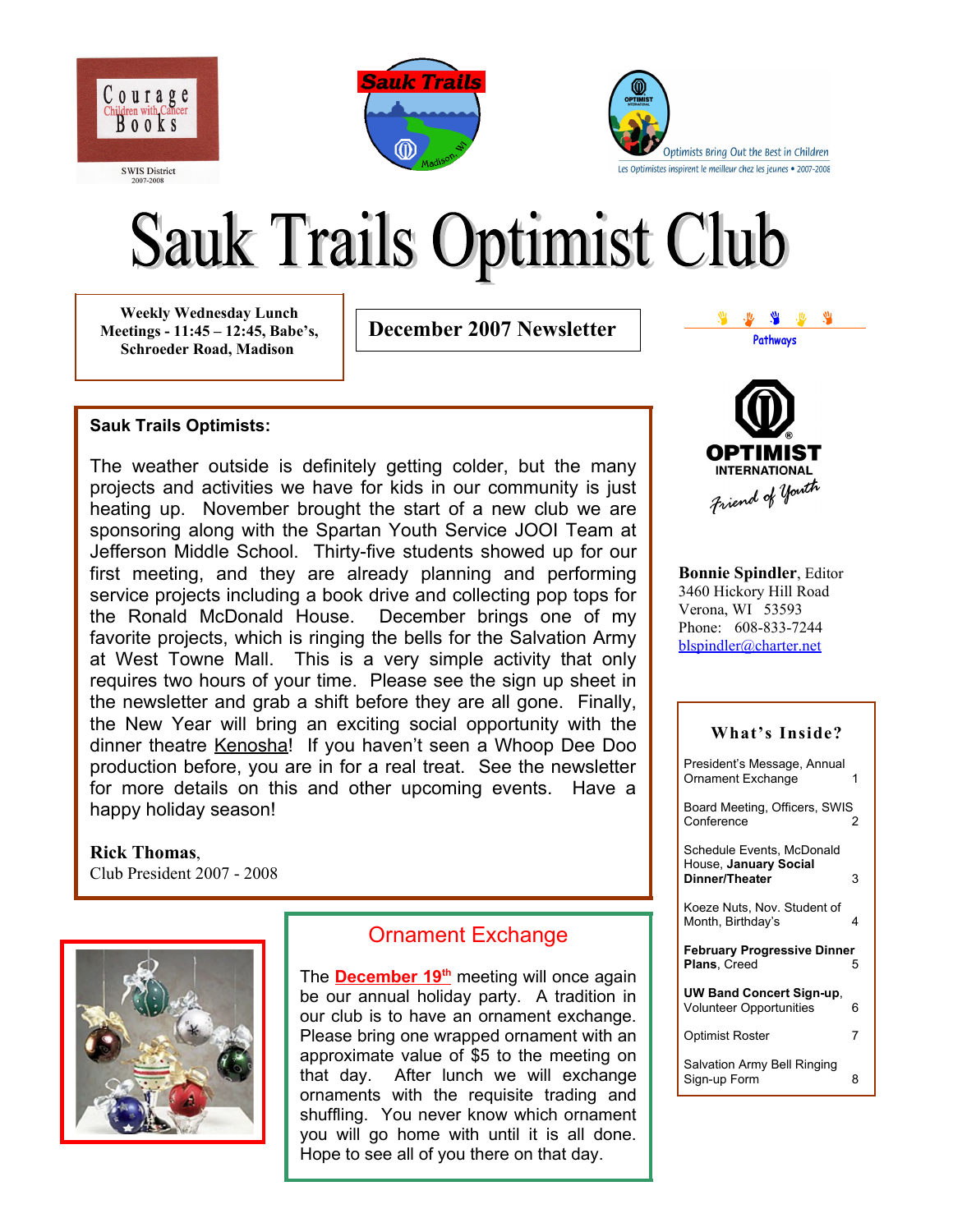### **December 2007 Sauk Trails Optimist Club, Ltd. Page 2 or 8**

## **Members in Attendance:**

**President:** Rick Thomas<br> **Past President** Greg Hermus **Past President<br>VP & Board Members:** 

**Barb Mulcahy, Kevin Campos, Ricki Hoefer, Ray Schmitz, Carole Klopp Not Present: Gene Spindler, Kathy Johnson, Bob Wortinger, Bill Monkemeyer**

# SWIS – Southern Wisconsin **Conferences**

**February 8 th – 9 th**

**, 2008 Madison**

**, 2008 Wis. Dells**

**August 2 nd – 3 rd , 2008 Racine**

**May**  $2^{nd}$  –  $3^{rd}$ 

### **Sauk Trails Optimist Club Board Meeting Minutes, Keller Williams, 11/13/2007 Sauk Trails**

The meeting was called to order at 4:37 pm. Carole moved and Ray seconded approval of the October 2007 board minutes. Motion passed unanimously. With our Treasurer on vacation, the Treasurer's Report was postponed until the December meeting.

### **President's Report:**

a. New members – none for this meeting, but Kevin has a hot prospect on the line.

- b. Events Review:
	- Special Olympics Bowling had very low attendance once again. Perhaps we need to review this activity and replace it with one that will draw more members.
	- Badger Concession Stand is an excellent fundraiser, but, once again, we have trouble drawing members. We need to brainstorm how to continue this activity, especially since it is the biggest fundraiser for the JOOI club.
	- Ronald McDonald House dinner is November 21<sup>st</sup>. Rick asked for help Barb, Greg and Kevin stepped up to help with this activity.
	- Salvation Army Bell Ringing with JOOI sign ups are going well.
	- Shopping for the MOM family (Sharing Xmas) Barb will discuss at next meeting to solicit club members to help with the shopping.
	- Koeze Nuts once again, Kathy wins the prize for selling a LOT!
	- Progressive Dinner will be Sunday, February 17<sup>th</sup>! More to follow...

### **Committee Updates:**

- All committee chairs are reminded to schedule a committee meeting!
- JOOI Club Carole announced that the students had accepted a challenge to raise \$10,000 for the Lussier Community Education Center – which, if they do, will be matched by \$190,000 – bringing the total to \$200,000. Carole asked the adult club to step up to assist the kids with this worthwhile cause.
- Fundraising Harlem Ambassadors the big question is = Can we get Memorial High School for this event? Carole will talk with the school. We also need to get companies to donate funds to cover the base cost of \$3995 so when we sell tickets, the entire amount goes to the club. The fundraising committee will be meeting to plan the project further.
- Projects Ricky has been trying to schedule a meeting with Bob and hopes to meet soon.
- Membership no report.
- Programs Barb reported that the schedule is full until after Xmas. Meetings after Xmas and New Year's are cancelled. Discussion about continuing at Babe's postponed.
- Social Progressive Dinner is on; Dinner theater on January 15<sup>th</sup> at Westside club is being organized (7pm); and UW Band Concert in April is on the calendar.
- General Committee discussion noticed some members are not on one of the lists – check lists in newsletters – committees should meet either in person or e-mail.

### **Donation Requests:**

- WILS request waiting to get more information about this group.
- Jefferson Junior Optimist Club Barb moved and Greg seconded to approve paying their first year dues of \$300. Passed unanimously.
- JOOI Alternative Gifts Fair Greg will cover setting up the booth for donations to the Youth and Community foundation fund.

Greg moved, Kevin second to adjourn the meeting. Passed. Meeting adjourned at 5:25pm.

Respectfully Submitted, **Carole Klopp**, Secretary Pro-Tem

# **Club Officers**

**President Rick Thomas**

**Secretary/Treasurer Gene Spindler** 

> **Past President Greg Hermus**

**Vice Presidents Barb Mulcahy Kevin Campos**

**Board of Directors Ricki Hoefer Bob Wortinger Bill Monkemeyer Carole Klopp Kathy Johnson Ray Schmitz**

### **FUTURE BOARD Meetings, 4:30 PM**

December 11<sup>th</sup>, 2007 January 8<sup>th</sup>, 2008 February 12<sup>th</sup>, 2008 March 11<sup>th</sup>, 2008 April 8<sup>th</sup>, 2008 May 13<sup>th</sup>, 2008

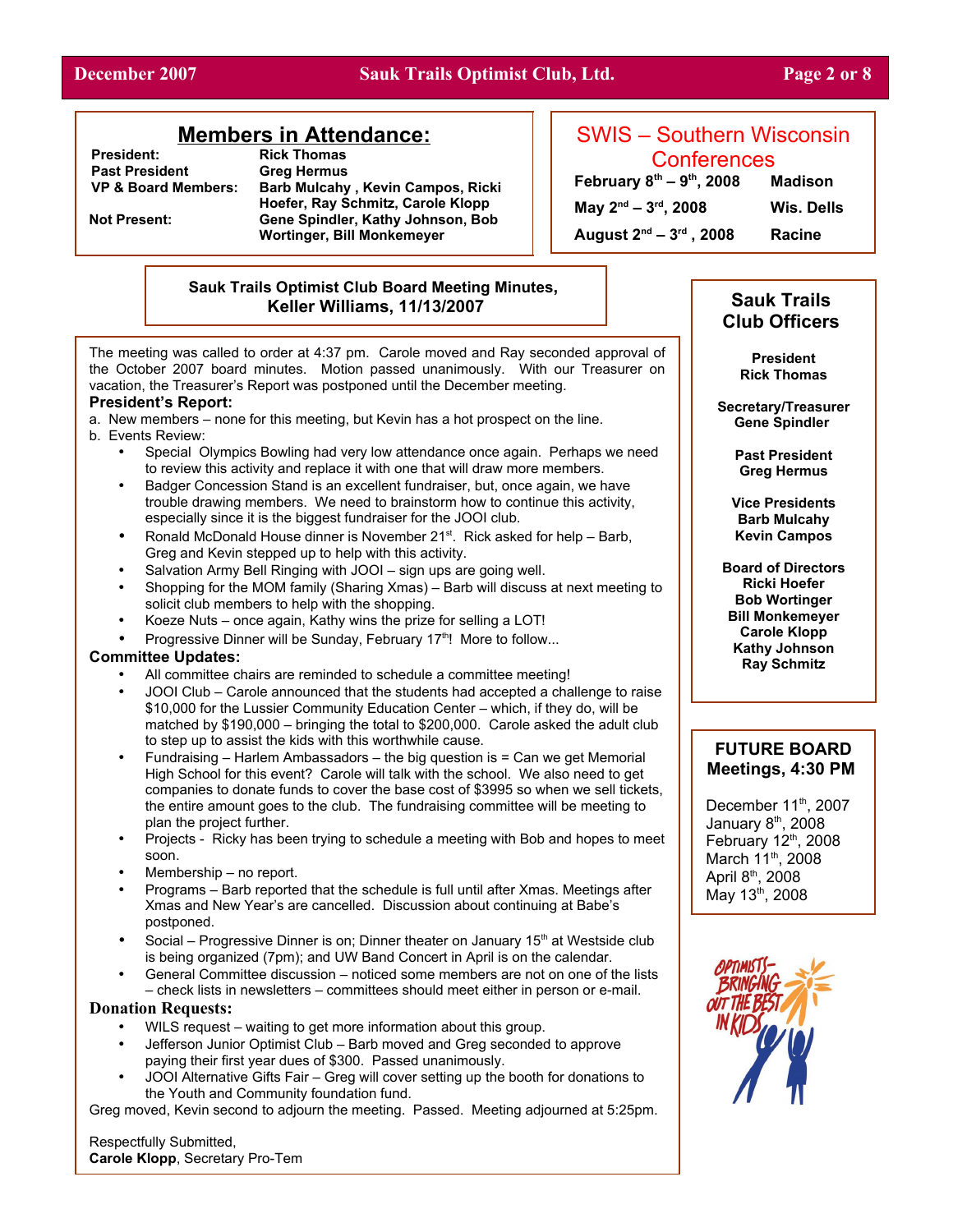### **December 2007 Schedule**:

| December 5th              | Lunch Babe's, 11:45                              |
|---------------------------|--------------------------------------------------|
| December 11 <sup>th</sup> | 4:30 PM Board Meeting                            |
|                           | December 12 <sup>th</sup> Lunch Babe's, 11:45 am |
|                           | December 19th Lunch Babe's, 11:45 am             |
| December 26th CANCELLED   |                                                  |

The board can reschedule dates and activities.

### Ronald McDonald House Meal

Kevin Campos, Rick Thomas, and Julie Thomas cooked a meal of chicken Alfredo, pasta salad, green beans, and garlic bread on Wednesday, November 21. The next meal we will prepare will be in January due to the calendar being full for December. If you have interest in helping with this project in the future, please contact Rick Thomas at 212-7582 or [jathoma2@wisc.edu](mailto:jathoma2@wisc.edu).

| <b>DATES</b>            | <b>Location</b>                  | <b>Speaker</b>                            | <b>Topic</b>                                | Lunch                                                         |
|-------------------------|----------------------------------|-------------------------------------------|---------------------------------------------|---------------------------------------------------------------|
| December 5th            | <b>Babes</b>                     | Becky Steinhoff                           | Goodman/Atwood<br><b>Community Center</b>   | Turkey & Swiss or<br>Cajun Fried Chicken<br>Salad             |
| December 12th           | <b>Babes</b>                     | December Student<br>of the Month          | <b>Student of Month</b><br>Shares           | <b>BBQ Chicken Sandwich</b><br>or 1/2 Chicken Caesar<br>Salad |
| December 19th           | <b>Babes</b>                     | <b>Holiday Sharing</b>                    | Share an Ornament with<br>an Optimist       | Chicken Pita Wrap or<br>Chicken Taco Salad                    |
| December 26th           | <b>BABES</b><br><b>CANCELLED</b> |                                           |                                             | NA.                                                           |
| January 2 <sup>nd</sup> | <b>BABES</b><br><b>CANCELLED</b> |                                           |                                             | <b>NA</b>                                                     |
| January 9th             | <b>Babes</b>                     | <b>Steve Puckette</b>                     | "How Your Wired",<br>Exercise Information   | <b>TBA</b>                                                    |
| January 15th            | WestSide<br><b>Club</b>          | <b>Whoop Dee Doo</b><br><b>Production</b> | <b>KENOSHA, NOT QUITE</b><br><b>CHICAGO</b> | (See below)                                                   |
| January 16th            | <b>Babes</b>                     | John Olson                                | <b>High School Sports</b><br>Foundation     | <b>TBA</b>                                                    |
| January 23rd            | <b>Babes</b>                     | Marcia<br>Whittington                     | Gilda's Club                                | <b>TBA</b>                                                    |
| January 30th            | <b>Babes</b>                     | January Student of<br>the Month           | Student of Month<br>Shares                  | <b>TBA</b>                                                    |

# **KENOSHA (NOT QUITE CHICAGO)**

The social committee has planned an enjoyable evening of dinner and theatre on **Tuesday, January 15 th** at the Westside Club/Queen Anne's at the corner of Mineral Point and Hwy M. The Whoop Dee Doo Production Kenosha, "Not Quite Chicago" is a parody of the play Chicago and is destined to be a huge hit. This will be the opening night production, and should be a lot of fun. The price for dinner and the show will be \$24.00. Sign up at a meeting or contact Kathy Johnson, 663-9032 or Rick Thomas. Reservations must be in by **D ecember 31 st** .



# STUDENT of Month 07-08 Dates

**December 12 th ; January 30 th ; February 20 th ; March 26 th ; April 16 th ; May 14 th .**

**BABE's CONTRACT with Sauk Trails Club:** There will be a minimum charge for **15 lunches** each Wednesday, which is scheduled, from October through December. In December, the relationship will be evaluated to determine the future of continuing at Babe's OR continuing to look into a different location that would start in 2008.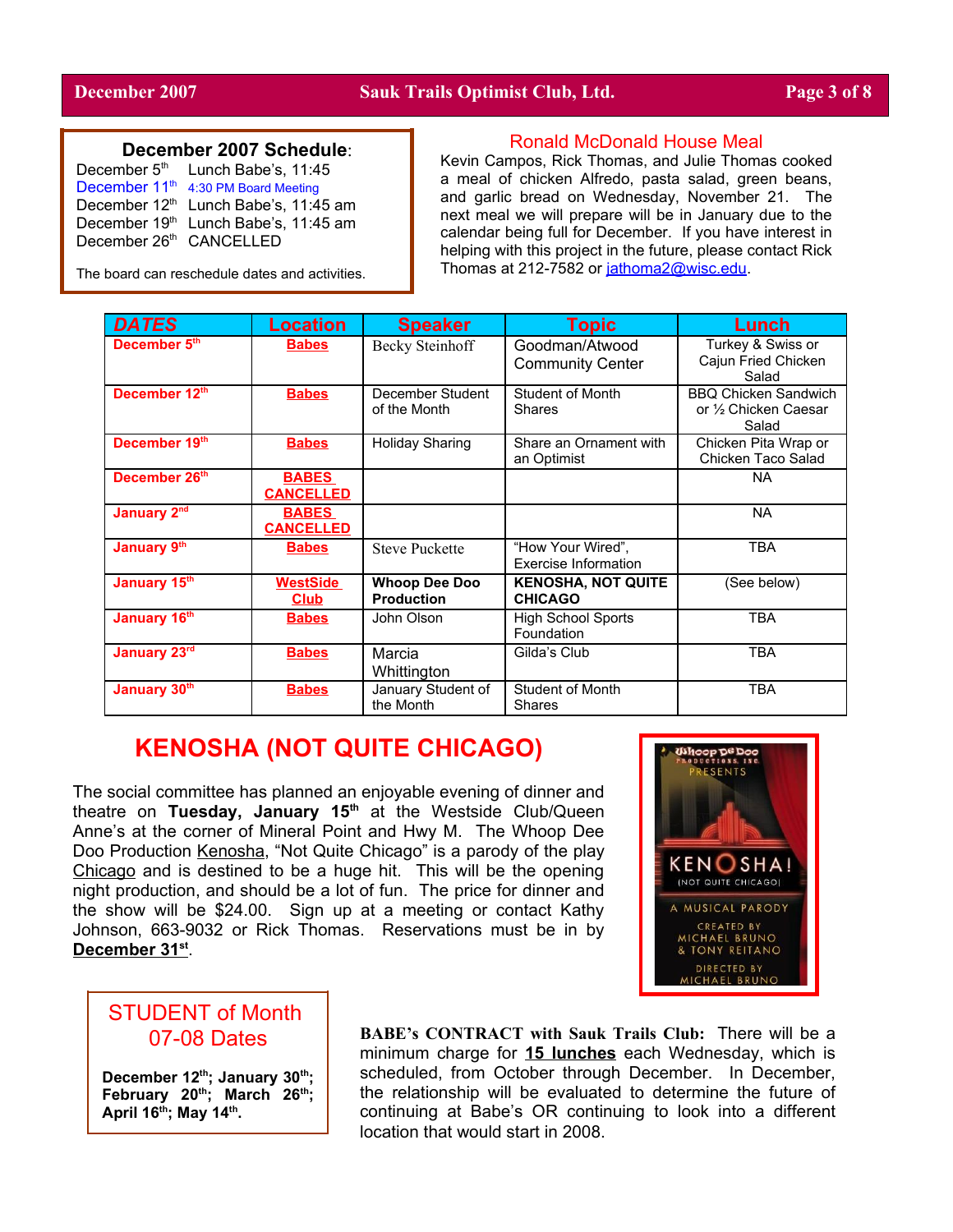# 2007 Koeze Nut Fundraiser

The final deadline for Koeze Nut orders is **December 5<sup>th</sup>**. Please get your orders in so we can finish this fund raise strong and help children in our community. We hope to top \$2000 in profits in 2007!

### **What you need to know to sell Koeze Nuts:**

- Order deadlines were November  $7<sup>th</sup>$  for Thanksgiving sales, and December  $5<sup>th</sup>$  for Christmas sales.
- Bring order forms to Wednesday meetings or contact Rick Thomas at 212-7582 or [jathoma2@wisc.edu](mailto:jathoma2@wisc.edu)
- **Collect money up front** with checks made payable to **Sauk Trails Optimist Club.**
- Products normally available include: -**Colossal Cashews and Classic Mixed Nuts** in decanters, canisters and boxes. -**Milk or Dark Chocolate Puddles** in decanters and boxes -**Delan Caramel Crunch and Chocolate Covered Dried Cherries -Executive Gift Packs**-combinations for corporate clients
- Product prices range from \$11.75-\$50.00+
- Come to a weekly meeting or contact Rick Thomas for promotional information, brochures or order forms.

There are two parts to the Koeze Nuts Fundraiser: 1) Accumulating the orders from everyone and ordering the Koeze products. 2) Distributing the Koeze products when they come in. If you have an interest in helping out with either of these tasks, please contact Rick Thomas as soon as possible.

# November STUDENT of the Month

Our student of the month on November 7<sup>th</sup> was Tenzin Paldon. She has been active in the Spartan Youth Service Club, getting the Jefferson JOOI club started and has volunteered with many projects. She says her favorite project was cooking a meal at the Ronald McDonald House. It has been a pleasure getting to know Tenzin. *Following is a bio from her.*

My name is Tenzin Paldon. Tenzin is a very popular name in the Tibetan Community because of His Holiness the Dalai Lama. Since H.H. Dalai Lama has Tenzin as part of his name, many Tibetans consider it to be a "lucky" or an important name to name their children. It means "holder of the teachings."

I was born in Nepal as were all four of my siblings. I moved to the United States with my father and my siblings in 1998. My mom had already settled here 7 years earlier. I am currently a senior at Madison Memorial High.

I am one of the Senior Board members in the Spartan Youth Service and co-chair of the Kids 4 Kids committee. I am also part of the Yearbook Club, and Asian Club. I love being involved in many different activities. I am also very active in the Tibetan Community. I was part of the Wisconsin Tibetan Association for 3 and a half years. There were classes held every Saturday in Tibetan language, history and music. I would also go to the Deer Park Temple at Oregon to volunteer and was part of Tibetan Cultural Dance. We would perform in every Tibetan holiday or special events with traditional Tibetan dance. One very important performance was when H.H. Dalai Lama visited Madison. We had the very special opportunity to perform live for him.

As I enter college, my career choice is to become a pediatric nurse. I was in a Nursing Internship at the UW for PEOPLE program, and it really influenced me to be 100% sure of this profession.



Mike Gustafson 12/5 Gail Koehler 12/11 Mike Milia 12/15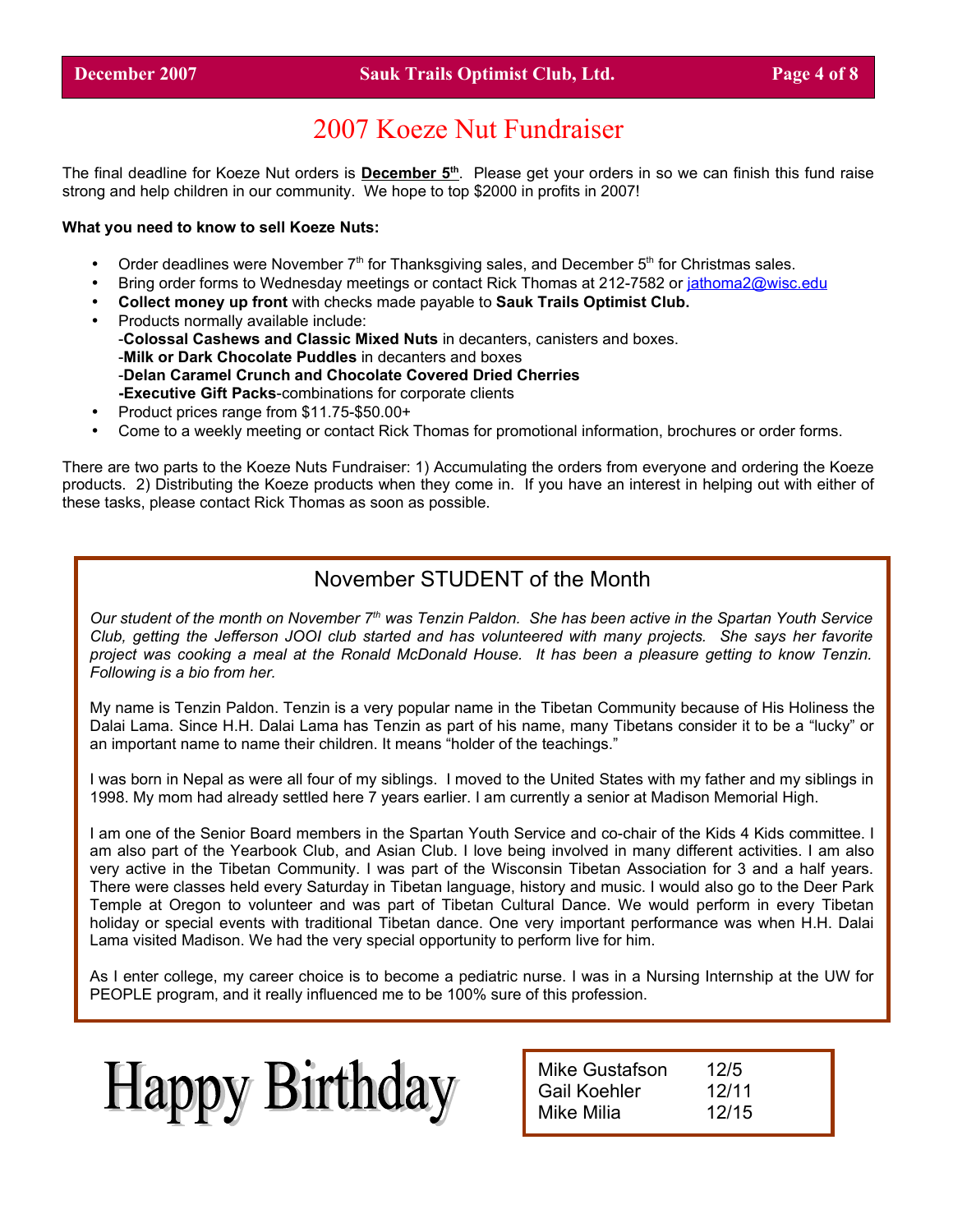**December 2007 Sauk Trails Optimist Club, Ltd. Page 5 of 8**

# Sauk Trails Progressive Dinner Sunday, February 17th, 2007

**Mark your calendar for Sunday, February 17 th !** We are holding the annual Sauk Trails Progressive Dinner for the winter season. Join us for an entertaining get-together.

Optimists/spouses/significant others are welcome. Please sign-up to participate and to bring a dish to pass at one of the 3 houses. RSVP with a type of dish (appetizer, entrée, or dessert) to Kathy Johnson at: [kjohnson@rmstrategies.net](mailto:kjohnson@rmstrategies.net) or on a continuing sign-up at lunch.

| Appetizers | $3:30 - 5:00$ | Mark and Kathy Kraemer's Home |
|------------|---------------|-------------------------------|
| Main/Salad | 5:00-6:30     | Barb and Tim Mulcahy's Home   |
| Dessert    | $6:30-8:00$   | Kathy Johnson's Home          |







All of these homes are in the PD/Maple Grove area of Madison. Directions will be included in the January and February Sauk Trails 2008 Newsletters.

If you can only make some of the houses and time frames, please come to those. This is a great annual Social Outing for the Sauk Trails Optimist Club. **A special thank you goes out to the host families… we appreciate your involvement!** Hope to see everyone there!

# **The Optimist Creed**

**Promise yourself**

**To be so strong that nothing can disturb your peace of mind.**

**To talk health, happiness and prosperity to every person you meet.**

**To make all you friends feel that there is something in them.**

**To look at the sunny side of everything and make your optimism come true.**

**To think only of the best, to work only for the best and expect only the best.**

**To be just as enthusiastic about the success of others at you are about your own.**

**To forget the mistakes of the past and press on to the greater achievements of the future.**

**To wear a cheerful countenance at all times and give every living creature you meet a smile.**

**To give so much time to the improvement of yourself that you have no time to criticize others.**

To be too large for worry, too noble for anger, too strong for fear, and too happy to permit the **presence of trouble.**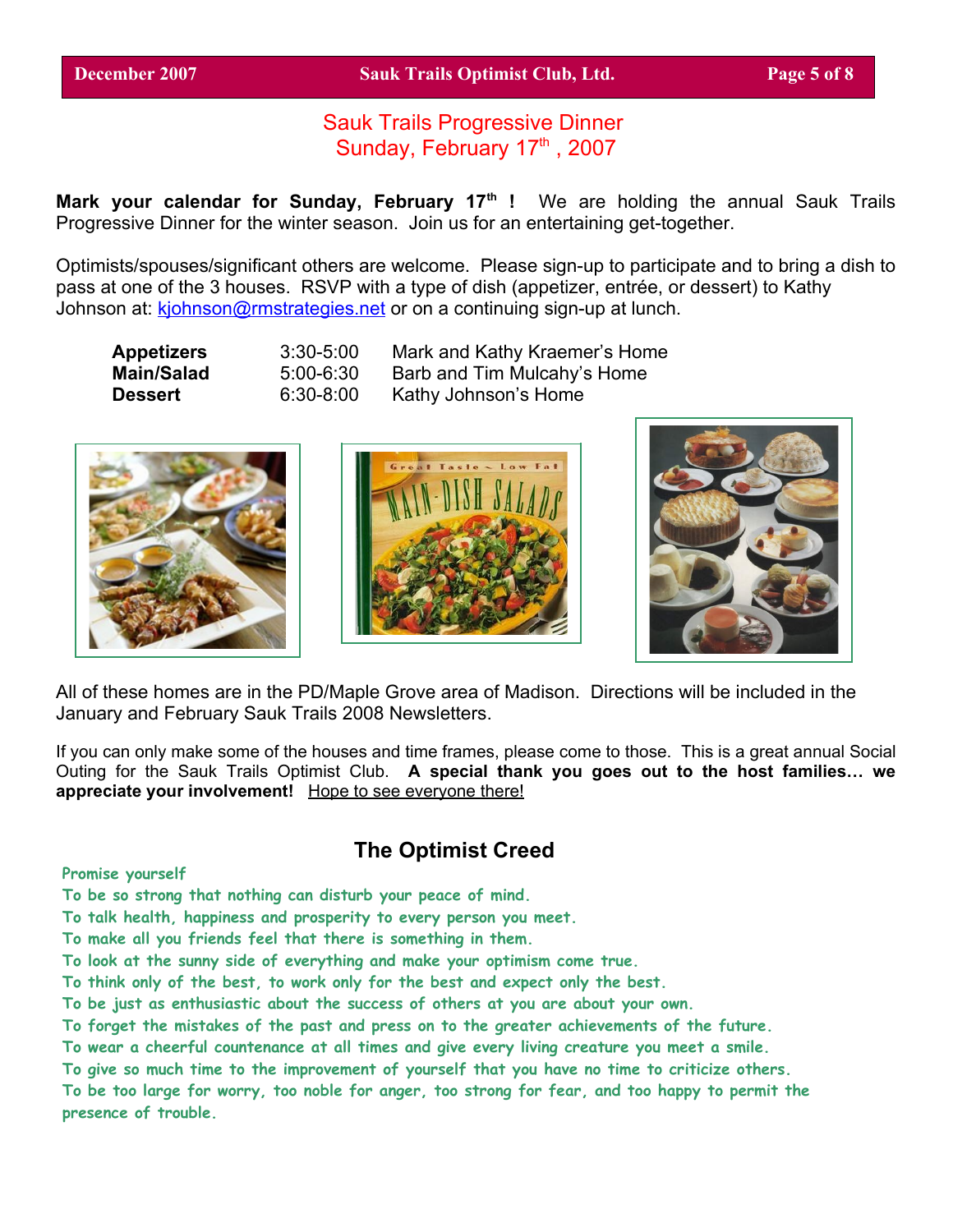# Badger Band Concert! April at the Kohl Center!

We will have seats off the stage again and it's always a rousing good time. Barb Mulcahy will be coordinating the details so wait for further announcements. Tickets need to be ordered rather soon to make sure we get our good seats.

### **MOM Family Shopping for X-Mas**

Pat Beiersdorf and Bonnie Spindler will be shopping for 5 members of a selected family for Christmas. Wrapping and gift delivery will occur before the holidays on behalf of the Sauk Trails Optimist Club.

### JOOI VOLUNTEER OPPORTUNIES

their biggest projects: The Alternative Gift Fair and the Step for Life Run/Walk and assist with a connection to Vets. The students would need adults who could meet once or twice per month with the students to help plan these important projects. The students need help finding sponsors and in promoting the events. The students can accommodate your schedule and arrange to meet with you after work. If you are unable to help organize one of these events, we still welcome your participation the day of. If you have any interest in helping with these projects, you should contact Carole Klopp, Mary Schwartz, or Rick Thomas.

# Be a SANTA to a SENIOR

A representative of the 'Home Instead" Senior Care presented an overview of the program they offer for seniors to keep them safe at home. He also presented a program for the holiday season, designed to provide gifts and bring smiles to our community's lonely and financially challenged seniors. The 'Be a Santa to a Senior' program is available at the various Shopko and Wal-Mart stores where the public can select a 'bulb' off a special tree and purchase a gift between November 1<sup>st</sup> and December 12<sup>th</sup> for a senior. Those gifts will be Gift wrapped on Thursday, **December 13<sup>th</sup>**, from 8:30 – 5:30 PM at South Towne Shopping Center. Contact: 608-663-2646 for more information.

### Volunteer for Step for Life Run/Walk

**The Step for Life Run/Walk** will be held in the spring, but some of the planning needs to start now. If you have knowledge of run/walks, marketing, getting sponsors (or if your business would like to be a sponsor), or event planning in general, we could use your help**. There will probably be some organizational meeting now, with more closer to the event.**

### Volunteer for Vets

Is there an Optimist who would like to assist the JOOI Community Team to connect with the Madison Veterans Hospital? We know there are many volunteer opportunities that our JOOI students could be involved in and only need an adult to help make the initial contact with the VA Hospital Volunteer Coordinator, meet with the committee chairs to outline possibilities and assist as a liaison with the VA Hospital's Volunteer Coordinator (all day time tasks that the kids cannot do as they are - oops, yes, in school!). Interested? Please contact one of the JOOI leaders

# Salvation Army Bell Ringing

The JOOI Club will once again be ringing the bells for the Salvation Army at West Towne Mall by the Sears entrance.

Each year an adult Optimist pairs with 2 or 3 JOOI members to help raise much-needed funds for the Salvation Army. It's a great way to perform a couple of hours community service and get to know the JOOI kids.

**See the last page of this newsletter for the sign-up form as a reminder and what dates are still available from Dec. 7 th - 15 th .**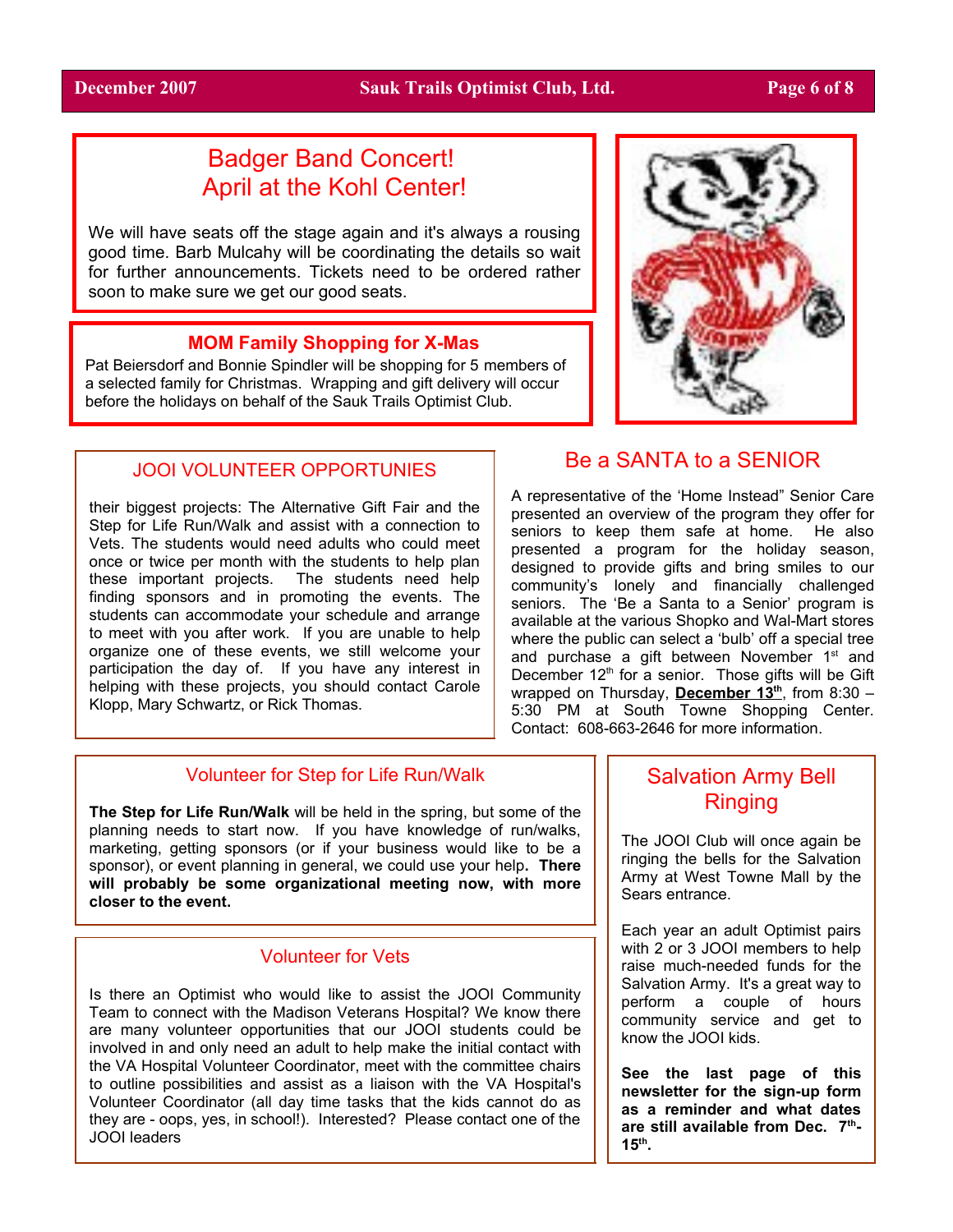# **Sauk Trails Optimist Club, Ltd. - Membership Roster December 2007**

| Name                   | Company                                   | Work No.     | Home No.       | Fax No.      | <b>E-Mail Address</b>               |
|------------------------|-------------------------------------------|--------------|----------------|--------------|-------------------------------------|
| Wade Anunson           | Anunson Chiropractic                      | 829-2250     | 278-2950       | 829-2251     | drsanunson@sbcglobal.net            |
| <b>BJ</b> Bailey       |                                           |              |                |              | Mrfuel4@yahoo.com                   |
| <b>Steve Bailey</b>    | Crown Dental Laboratory                   | 271-5537     | 238-8535       | 271-1657     | Sbailey100@aol.com                  |
| Pat Beiersdorf         | Madison Financial NEW                     | 833-3838     | 833-0090       | 695-0421 C   | pat@madisonfinancial.net            |
| Tim Belter             |                                           |              | 455-1145       |              | tim belter@hotmail.com              |
| David Braun            | Associated Bank                           | 252-5826     | 217-2182       |              | David.braun@associatedbank.com      |
| Kevin Campos           | Campos Financial/Keller Williams          | 235-1030     | 798-1099       | 443-1919     | Camposfinancial@yahoo.com           |
| Kristi Campos          | Distinctive Dentistry & Facial Aesthetics | 836-1422     | 798-1099       |              | klmilton@hotmail.com                |
| Rick Conne             |                                           |              | 833-3795       |              | rjconne@charter.net                 |
| Lori (Handel) Davis    |                                           |              | 848-9673       |              | lhandel@tds.net                     |
| <b>Michael Shields</b> | <b>SWIS Governor, 2007 - 2008</b>         | 262-638-6696 | 262-632-3580   |              | Kingshields1@yahoo.com              |
| <b>Bonnie Spindler</b> | SWIS Lt. Gov, Zone 62007-2008             |              | 833-7244       |              | blspindler@charter.net              |
| Carrie (Fluhr)         | Wisconsin Community Bank                  | 298-1743     | 219-3551       | 298-1710     | Cfluhr.@thewcb.com                  |
| Schraeder              |                                           |              |                |              |                                     |
| Daniel Gibson          | SVA Planners                              | 826-2322     | 836-4714       |              | Gibsond@sva.com                     |
| Peder (Pete) Graven    | Monona State Bank                         | 223-6245     | 276-5912       | 223-3007     | pgraven@mononabank.com              |
| Christian Gridley      | Madison Financial NEW                     | 833-3838     | 497-0214       | 358-7532 C   | Christian@madisonfinancial.net      |
| Mike Gustafson         | Suby Von Haden                            | 826-2292     | 442-6628       | 831-4243     | gustafsonm@sva.com                  |
| Greg Hermus            | Morgan Stanley                            | 829-4341     | 845-3820       |              | Ghbadger@charter.net                |
| Donald Higgins         | Higgins Hemb Insurance Group, LLC         | 274-4200     | 824-0914       | 274-4210     | Don@hhig.net                        |
| Ricki Hoefer           | Edward Jones                              | 831-0988     | 833-6268       |              | Philricki@aol.com                   |
| Laurie Irwin           | Ronald McDonald House                     | 232-4671     | 233-0543       | 232-4670     | 1 irwin@sbcglobal.net               |
|                        |                                           |              |                |              | lirwin@rmhcmadison.org              |
| Kathy Johnson          | Risk Management Strategies, LLC           | 663-9032     | 513-7527(cell) | 206-666-6435 | kjohnson@RMStrategies.net           |
| Jason Kadow            | Meicher CPA                               | 826-1900     | 827-6707       | 826-1901     | Jasonk@meichercpa.com               |
| Dale Kalscheur         | The Neckerman Agency                      | 238-2686     | 437-4470       | 238-7798     | D kalscheur@neckerman.com           |
| Carole Klopp           | Volunteer Coordinator                     | 826-3409     | 833-4561       |              | klopp@chorus.net                    |
| Chuck Koehler          | Retired                                   | 838-7133     | 838-7133       |              | Koehler01@charter.net               |
| Gail Koehler           | Independent Health Care                   |              | 838-7133       |              | Koehler01@charter.net               |
| Mark Kraemer           | Park Bank, VERONA Office                  | 845-0207     | 848-6899       | 845-0201     | mkraemer@parkbank.com               |
| Joseph Marty           | Wells Fargo                               | 643-9524C    |                |              | joseph.h.marty@wellsfargo.com       |
| Brinda Mecham          | Crown Dental Laboratory                   | 271-5537     |                |              | Brstratton@aol.com                  |
| Michael Milia          | Advantage Real Estate                     | 441-7761     | 235-3102(cell) | 441-8471     | mmilia@tds.net                      |
| <b>Bill Monkemeyer</b> | United Way                                | 246-4351     | 848-4871       | 246-4369     | whamnjam@tds.net                    |
|                        |                                           |              |                |              | $b$ monkemeye@uwdc.org              |
| Barb Mulcahy           | State Bank of Oregon                      | 835-9961     | 513-6965       | 835-1876     | barbara.mulcahy@crossplainsbank.com |
| Tony Nagin, Jr.        | Badger Tax & Acct Services                | 833-1700     | 238-5335       | 826-0201     | tony@badgertax.com                  |
| Janine Richgels        | US Bank, N.A., Pvt Bank Associate         | 252-4110     | 241-5714       | 252-7652     | Janine richgels@usbank.com          |
| Alison Scherer         | WI Dept of Ag, Trade & Cons. Protection.  | 224-4761     | 836-0151       |              | schereraj@hotmail.com               |
| John Scherer           | Trinity Financial Planning                | 829-1010     | 836-0151       | 268-8588     | John@trinfin.com                    |
| Lisa Schluesche        | Johnson Bank                              |              | 513-8590       |              | Schluesche1@charter.net             |
| Ray Schmitz            | Retired - NEW E-Mail Address              |              | 233-3786       |              | straymond@sbcglobal.net             |
| Phil Schrabeck         | <b>AMCORE Bank</b>                        | 443-1709     | 345-9756       |              | phil.schrabeck@amcore.com           |
| Mary Schwartz          | Symphonic Financial Advisors              | 442-1500     | 437-2233       | 442-6490     | Mnorrb@aol.com                      |
| Jacci See              | First Weber Group                         | 828-5105     | 827-6326       | 836-3102     | Seej@firstweber.com                 |
| Bonnie Spindler        | Semi-Retired, Computer Trainer            | 833-7244     | 833-7244       |              | Blspindler@charter.net              |
| Gene Spindler          | Retired                                   |              | 833-7244       |              | genespindler@charter.net            |
| <b>Jill Thomas</b>     | First Business Bank                       | 232-5924     | 850-4250       | 232-5920     | jthomas@fbbmadison.com              |
| Julie Thomas           | UW Medical School, NEW                    | 263-5009     | 274-0528       |              | iathoma2@facstaff.wisc.edu          |
| Rick Thomas            | Keller Williams Realty                    | 212-7582     | 274-0528       |              | jathoma2@facstaff.wisc.edu          |
| Amy Tripp              |                                           |              |                |              | No E-Mail                           |
| <b>Bob Wortinger</b>   | Kiesling Associates                       | 664-9110     | 829-3926       | 664-9112     | Rwortinger@kiesling.com             |